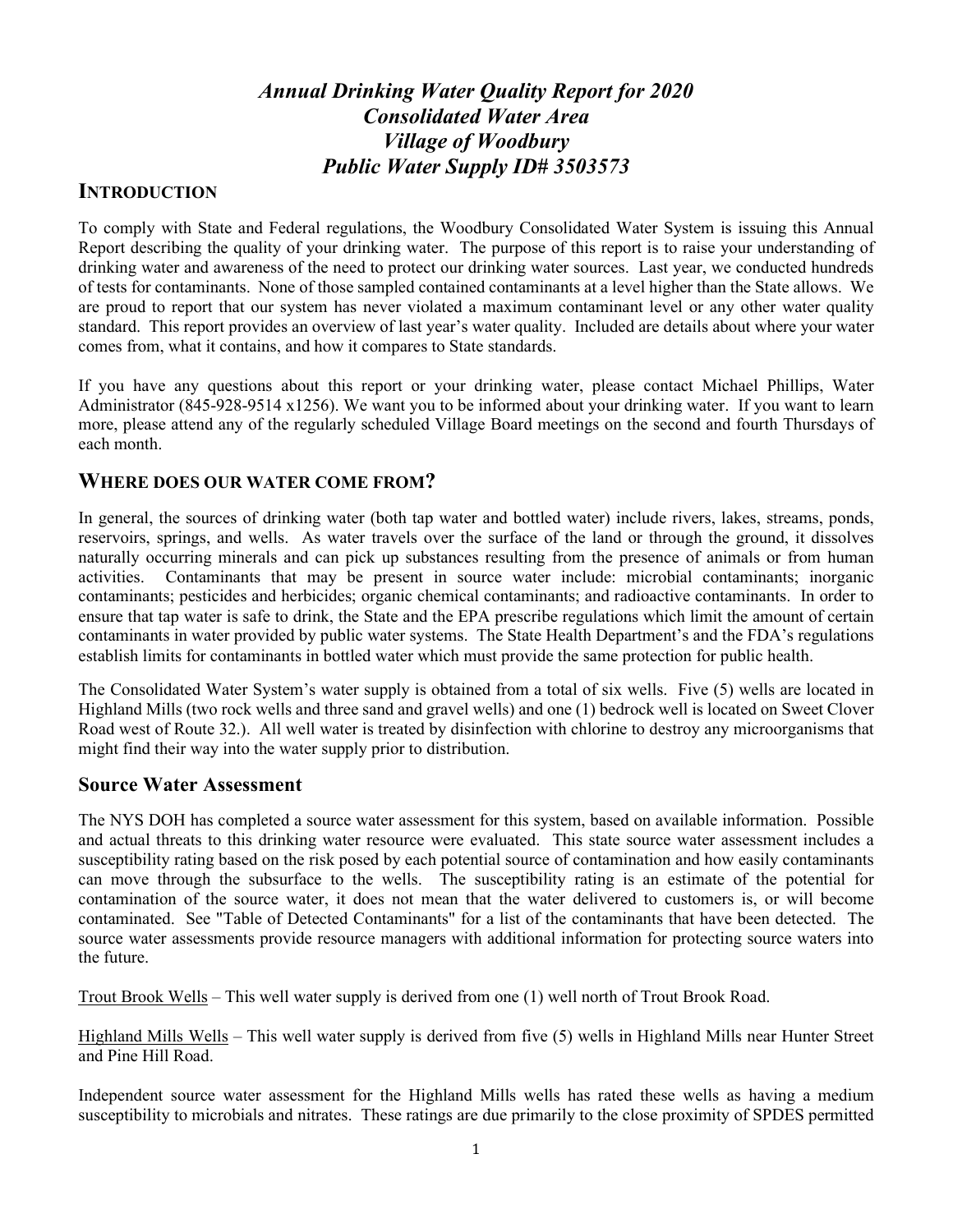discharge facilities (industrial/commercial facilities that discharge wastewater into the environment and are regulated by the state and/or federal government) and low-level residential activity located in the assessment area. In addition, the wells draw from a confined aquifer where the estimated recharge area within the selected time of travel and the overlying soils may not provide adequate protection from potential contamination. While the source water assessment rates our wells as being susceptible to microbials, please note that our water is disinfected to ensure that the finished water delivered into your home meets New York State's drinking water standards for microbial contamination.

A copy of the Highland Mills assessment, including a map of the assessment area, can be obtained by contacting the Water Department, as noted in this report.

## **FACTS AND FIGURES**

Our water system serves a population of approximately 10,000 people through nearly 3,000 service connections. The total amount of water produced in 2020 was 333.3 million gallons. The daily average water treated and pumped into the distribution system was 913,000 gallons per day. Our highest single day was 1,367,000 gallons. The amount of water delivered to customers was 279.1 million gallons. This leaves an unaccounted for total of 54.2 million gallons. The difference accounts for an average unaccounted portion of approximately 148,524 gallons per day (16.26%) which can be attributed primarily to watermain breaks, hydrant flushing, fire department usage, normal system losses, inaccuracies of water meters and other un-metered use. In 2020, the annual average water charge for a typical residential user was \$210.00.

### **ARE THERE CONTAMINANTS IN OUR DRINKING WATER?**

As the State regulations require, we routinely test your drinking water for numerous contaminants. These contaminants include: total coliform, asbestos, inorganic compounds, nitrate, nitrite, lead and copper, volatile organic compounds, total trihalomethanes, haloacetic acids, radiological and synthetic organic compounds. The table presented below lists which compounds were detected in your drinking water. The State allows us to test for some contaminants less than once per year because the concentrations of these contaminants do not change frequently. Some of our data, though representative, are more than one year old.

It should be noted that all drinking water, including bottled drinking water, may be reasonably expected to contain at least small amounts of some contaminants. The presence of contaminants does not necessarily indicate that water poses a health risk. More information about contaminants and potential health effects can be obtained by calling the EPA's Safe Drinking Water Hotline (800-426-4791) or the Orange County Health Department at (845-291-2331).

Last year, we conducted tests for hundreds of contaminants. We detected only those contaminants listed in the table below and none were at a level higher than the State allows.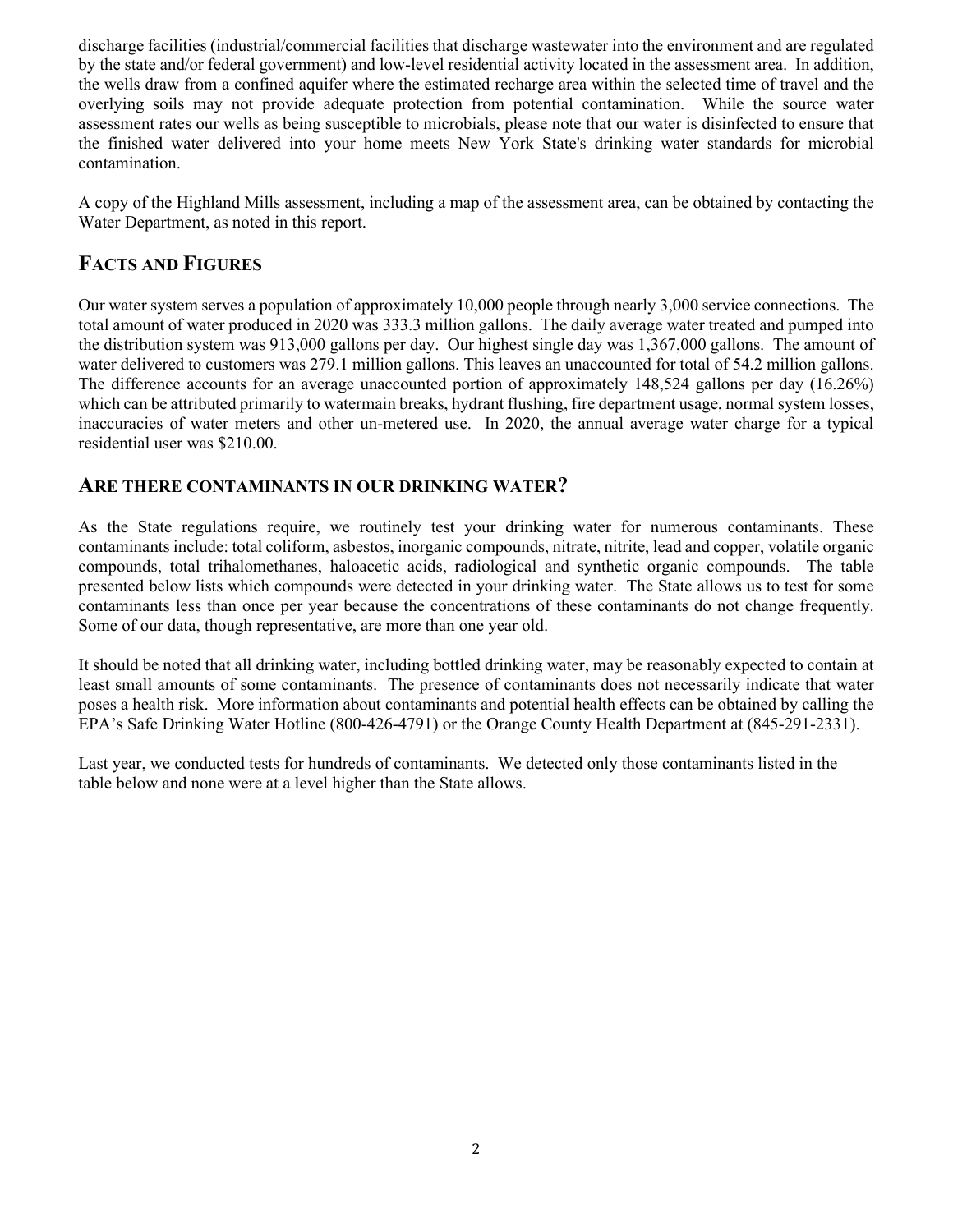| <b>Table of Detected Contaminants</b>                              |                            |                                     |                                                       |                          |                |                                       |                                                                                                                                                                  |  |  |  |
|--------------------------------------------------------------------|----------------------------|-------------------------------------|-------------------------------------------------------|--------------------------|----------------|---------------------------------------|------------------------------------------------------------------------------------------------------------------------------------------------------------------|--|--|--|
| Contaminant                                                        | Violation<br>Yes/No        | Date of<br>Sample                   | Level<br>Detected<br>(Range)                          | Unit<br>Measure<br>-ment | <b>MCLG</b>    | Regulatory Limit<br>(MCL, TT or<br>AL | Likely Source of Contamination                                                                                                                                   |  |  |  |
| <b>Inorganic Contaminants</b>                                      |                            |                                     |                                                       |                          |                |                                       |                                                                                                                                                                  |  |  |  |
| Barium<br>Well # 1,2,3 & 6<br>Wells $# 5$<br><b>Trout Brook PH</b> | N <sub>o</sub><br>No<br>No | 9/19/2018<br>9/19/2018<br>9/23/2020 | 0.024<br>0.038<br>0.0194                              | $mg/l^1$                 | $\overline{2}$ | $MCL=2$                               | Erosion of natural deposits                                                                                                                                      |  |  |  |
| Chloride<br>Well $# 5$                                             | No                         | 4/2012                              | 122                                                   | mg/1                     | N/A            | $MCL = 250$                           | Indicative of road salt contamination                                                                                                                            |  |  |  |
| Sulfate<br>Wells #1,2,3 & 6<br>Well $# 5$<br><b>Trout Brook PH</b> | No<br>No<br>No             | 9/19/2018<br>9/19/2018<br>9/23/2020 | 24.9<br>19.1<br>14.7                                  | mg/1                     | N/A            | $MCL=250$                             | Naturally occurring                                                                                                                                              |  |  |  |
| Manganese<br>Well $# 5$<br>Well #1, 2, 3 & 6                       | N <sub>o</sub>             | 2/25/2020<br>8/20/2020              | $6.1 - 6.7$<br>20-51.2                                | $\frac{u g}{l^2}$        | N/A            | $MCL=300$                             | Naturally occurring                                                                                                                                              |  |  |  |
| Nickel<br>Wells #1,2,3 & $6$<br>Well #5<br><b>Trout Brook PH</b>   | N <sub>o</sub><br>No<br>No | 9/19/2018<br>9/19/2018<br>9/23/2020 | 1.0<br>2.1<br>1.2                                     | $\frac{1}{2}$            | N/A            | N/A                                   | Naturally occurring                                                                                                                                              |  |  |  |
| Copper (see note $3.1$ )<br>(System Samples)                       | No                         | 7/2018<br>through<br>10/2018        | $90^{th} = 0.12$<br>$(Range =$<br>$0.016$ to<br>0.170 | mg/1                     | 1.3            | $AL=1.3$                              | Corrosion of household plumbing systems                                                                                                                          |  |  |  |
| Lead (see note 3.2)<br>(System Samples)                            | No                         | 7/2018<br>though<br>10/2018         | $90^{th} = 3.2$<br>$(Range = ND)$<br>to $4.1$ )       | $u\alpha/1$              | $\overline{0}$ | $AL=15$                               | Corrosion of household plumbing systems                                                                                                                          |  |  |  |
| <b>Inorganics</b>                                                  |                            |                                     |                                                       |                          |                |                                       |                                                                                                                                                                  |  |  |  |
| Nitrate<br>Well #1,2,3 & 6<br>Well #5<br><b>Trout Brook PH</b>     | No<br>N <sub>o</sub><br>No | 9/23/2020<br>9/23/2020<br>9/23/2020 | 0.436<br>0.696<br>0.539                               | mg/1                     | 10             | $MCL=10$                              | Erosion of natural deposits                                                                                                                                      |  |  |  |
| Sodium<br>Well #1,2,3 & 6<br>Well #5<br><b>Trout Brook PH</b>      | No<br>No<br>No             | 9/23/2020<br>9/23/2020<br>9/23/2020 | 119<br>67.1<br>86.4                                   | mg/1                     | N/A            | NOTE <sub>4</sub>                     | Indicative of road salt contamination                                                                                                                            |  |  |  |
| <b>Disinfection Byproducts</b>                                     |                            |                                     |                                                       |                          |                |                                       |                                                                                                                                                                  |  |  |  |
| <b>Total Haloacetic Acids</b><br>see Notes 6 & 7                   | No                         | 2 Samples/<br>8/26/2020             | $Max = 10.1$<br>(Range:<br>$7.9 - 10.1$               | ug/l                     | N/A            | $MCL = 60$                            | By-product of drinking water disinfection<br>needed to kill harmful organisms.                                                                                   |  |  |  |
| <b>Total Trihalomethanes</b><br>(TTHMs) see Notes 5 $&$<br>6       | No                         | 2 Samples/<br>8/26/2020             | $Max = 33.0$<br>(Range:<br>$32.6 - 33.0$              | $\frac{u g}{l}$          | N/A            | $MCL = 80$                            | Byproduct of drinking water disinfection<br>needed to kill harmful organisms. TTHMs<br>are formed when source water contains<br>large amounts of organic matter. |  |  |  |

ND – Non Detect; PH – Pump House

#### **Notes:**

- 1 Milligrams per liter (mg/l) or parts per million (ppm).<br>2 Micrograms per liter (ug/l) or parts per billion (ppb).
- 2 Micrograms per liter (ug/l) or parts per billion (ppb).<br>3.1 The level presented represents the  $90^{\text{th}}$  percentile of
- The level presented represents the 90<sup>th</sup> percentile of the 31 sites tested. A percentile is a value on a scale of 100 that indicates the percent of a distribution that is equal to or below it. The 90<sup>th</sup> percentile is equal to or greater than 90% of the copper values detected at your water system. In this case, 31 samples were collected at your water system and the  $90<sup>th</sup>$  percentile value was 0.12 mg/l. The action level for copper was not exceeded at any of the sites tested.
- 3.2 The level presented represents the 90<sup>th</sup> percentile of the 31 samples collected. The action level for lead was not exceeded at any of the sites tested.
- 4 Water containing more than 20 mg/l of sodium should not be used for drinking by people on severely restricted sodium diets. Water containing more than 270 mg/l of sodium should not be used for drinking by people on moderately restricted sodium diets.
- 5 TTHM's Chloroform, bromodichloromethane, dibromochloromethane, and bromoform.
- 6 This represents the highest value of the samples collected with the range of sample results listed in parenthesis.
- 7 Haloacetic Acids (mono, di-and trichloroacetic acid, and mono- and di-bromoacetic acid).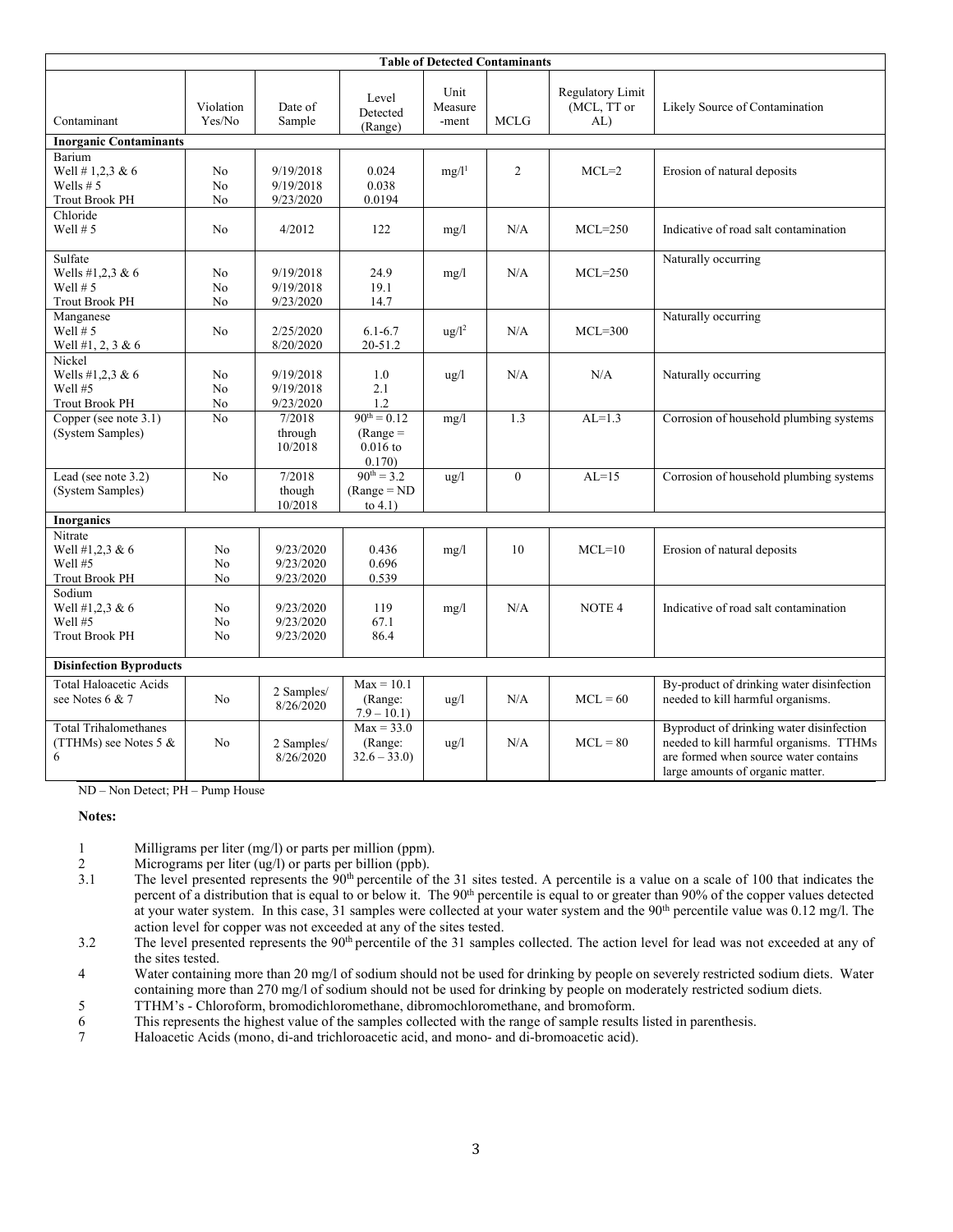#### **DEFINITIONS:**

*Maximum Contaminant Level*(MCL): The highest level of a contaminant that is allowed in drinking water. MCLs are set as close to the MCLGs as feasible.

*Maximum Contaminant Level Goal* (MCLG): The level of a contaminant in drinking water below which there is no known or expected risk to health. MCLGs allow for a margin of safety.

*Maximum Residual Disinfectant Level* (MRDL): The highest level of a disinfectant allowed in drinking water. There is convincing evidence that addition of a disinfectant is necessary for control of microbial contaminants.

*Maximum Residual Disinfectant Level Goal* (MRDLG): The level of a water disinfectant below which there is no known or expected risk to health. MRDLG's do not reflect benefits of the use of disinfectants to control microbial contamination.

*Action Level* (AL): The concentration of a contaminant, which, if exceeded, triggers treatment or other requirements which a water system must follow.

*Non-Detects* (ND): Laboratory analysis indicates that the constituent is not present.

### **WHAT DOES THIS INFORMATION MEAN?**

As you can see by the table, our system had no violations. We have learned through our testing that some contaminants have been detected; however, these contaminants were detected below New York State requirements. We are required to present the following information on lead in drinking water:

If present, elevated levels of lead can cause serious health problems, especially for pregnant women, infants, and young children. It is possible that lead levels at your home may be higher than at other homes in the community as a result of materials used in your home's plumbing. The Village of Woodbury is responsible for providing high quality drinking water, but cannot control the variety of materials used in plumbing components. When your water has been sitting for several hours, you can minimize the potential for lead exposure by flushing your tap for 30 seconds to 2 minutes before using water for drinking or cooking. If you are concerned about lead in your water, you may wish to have your water tested. Information on lead in drinking water, testing methods, and steps you can take to minimize exposure is available from the Safe Drinking Water Hotline (1-800-426-4791) or at http://www.epa.gov/safewater/lead.

# **UNREGULATED CONTAMINANTS**

The U.S. Environmental Protection Agency (EPA) has created the Unregulated Contaminants Rule (UCMR). The purpose of monitoring the unregulated contaminants in drinking water is to provide data to support the EPA Administrator's decisions concerning whether or not to regulate these contaminates in the future for the protection of public health. Under the Safe Drinking Water Act, a national representative randomly selected a sample of 800 community water systems (CWSs) and non-transient, non-community water systems (NTNCWSs) serving 10,000 or fewer persons that must monitor for unregulated chemical contaminants. All CWSs and NTNCWSs serving more than 10,000 people (i.e., large systems) are required to monitor for unregulated contaminants.

In 2020, the Woodbury Consolidated Water System tested for 20 unregulated contaminants. The contaminants include: Germanium, manganese, alpha-hexachlorocyclohexane, profenofos, chlorpyrifos, tebuconazole, dimethipin, total permethrin (cis- & trans-), ethoprop, tribufos, oxyfluorfen, 1-butanol, 2-propen-1-ol, 2-methoxyethanol, butylated hydroxyanisole, o-toluidine, quinoline, bromide, TOCs, HAA5, HAA6 and HAA9. Of these, test results showed the following contaminants at or above the minimum detection levels (MDL); Manganese, bromide, TOCs, HAA5, HAA6, & HAA9. Therefore, the other contaminants tested were non-detect. There were no violations of Health Department regulations in our water supply for any of the contaminants with regulated Maximum Contaminant Levels.

| Contaminant          | Level<br><b>Detected</b><br>(Range) | Unit<br>Measure-<br>ment | MDL  | MCL. | <b>Likely Source of Contamination</b>                                                                                                                                |
|----------------------|-------------------------------------|--------------------------|------|------|----------------------------------------------------------------------------------------------------------------------------------------------------------------------|
| Manganese            | $6.1 - 51.2$                        | $\frac{u}{g}$            | 0.4  | 300  | Manganese is a mineral that naturally occurs in rocks<br>and soil.                                                                                                   |
| <b>Bromide</b>       | $53.5 - 88.9$                       | $\frac{u g}{l}$          | 20   | N/A  | Bromide naturally occurs in the environment.                                                                                                                         |
| Total Organic Carbon | $>1000 - 1100$                      | $\frac{u g}{l}$          | 1000 | N/A  | TOC in source waters comes from decaying natural<br>organic matter.                                                                                                  |
| HAA5                 | $1.75 - 6.40$                       | $\frac{u g}{l}$          | N/A  | 60   | HAAs are a group of disinfection byproducts that form<br>when chlorine compounds that are used to disinfect<br>water react with other naturally occurring chemicals. |
| HAA6                 | $2.79 - 10.37$                      | $\frac{u}{g}$            | N/A  | N/A  | (see HAAs)                                                                                                                                                           |
| HAA9                 | $3.34 - 17.36$                      | $\frac{u}{g}$            | N/A  | N/A  | (see HAAs)                                                                                                                                                           |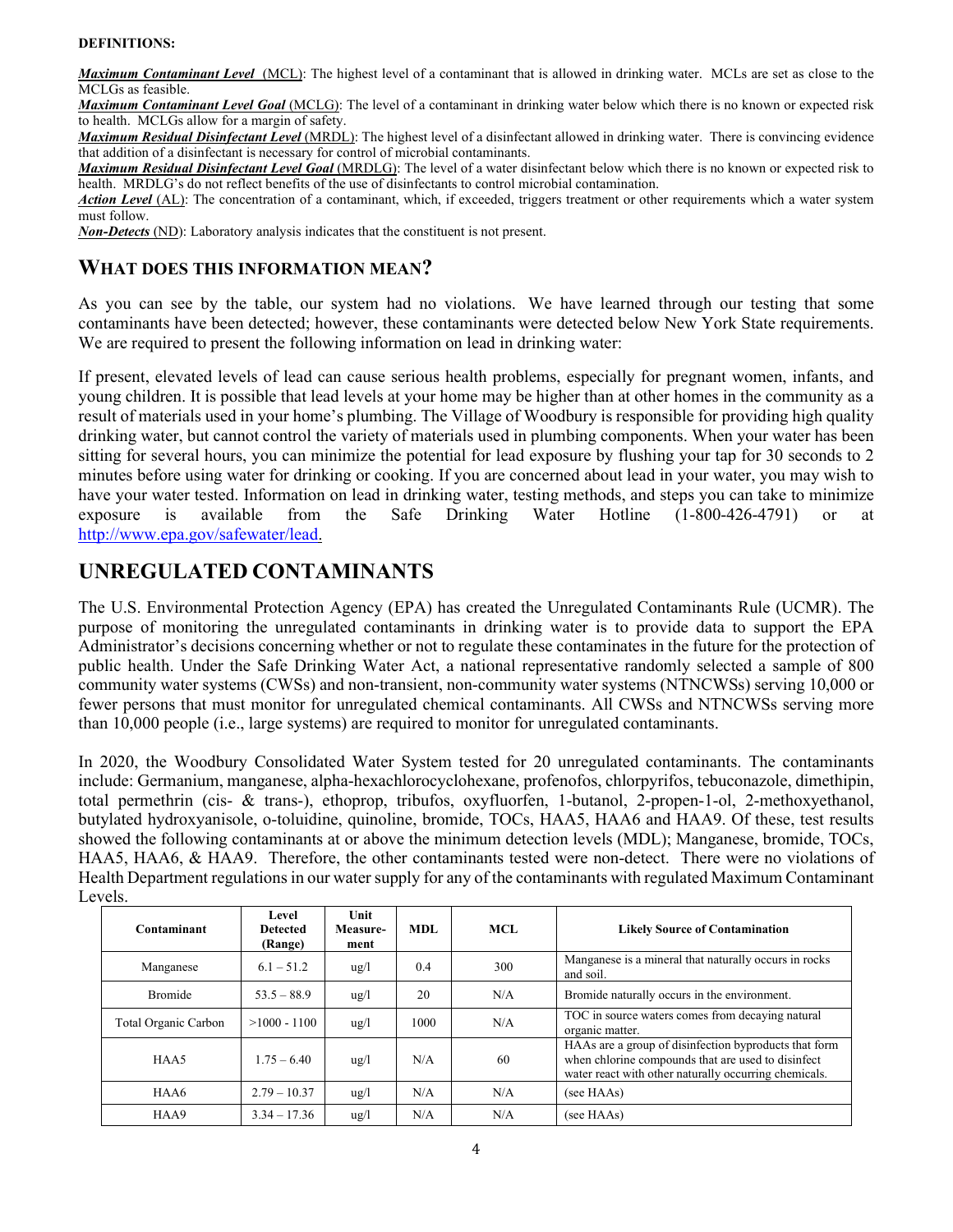# **Is our water system meeting other rules that govern operations?**

During 2020, our water system received a violation for failure to update our Emergency Response Plan (ERP) and Vulnerability Assessment as required (must be updated every 5 years). Our water system is working with the Village's Engineers and the Orange County Department of Health to update this plan and close out this violation.

# **DO I NEED TO TAKE SPECIAL PRECAUTIONS?**

Although our drinking water met or exceeded state and federal regulations, some people may be more vulnerable to disease causing microorganisms or pathogens in drinking water than the general population. Immuno-compromised persons such as persons with cancer undergoing chemotherapy, persons who have undergone organ transplants, people with HIV/AIDS or other immune system disorders, some elderly, and infants can be particularly at risk from infections. These people should seek advice from their health care provider about their drinking water. EPA/CDC guidelines on appropriate means to lessen the risk of infection by Cryptosporidium, Giardia and other microbial pathogens are available from the Safe Drinking Water Hotline (800-426-4791).

# **WHY SAVE WATER AND HOW TO AVOID WASTING IT?**

To meet present and future demands, there are a number of reasons why it is important to conserve water:

- ♦ Saving water saves energy and some of the costs associated with both of these necessities of life;
- ♦ Saving water reduces the cost of energy required to pump water and the need to construct costly new wells, pumping systems and water towers; and
- ♦ Saving water lessens the strain on the water system during a dry spell or drought, helping to avoid severe water use restrictions so that essential firefighting needs are met.

You can play a role in conserving water by becoming conscious of the amount of water your household is using, and by looking for ways to use less whenever you can. It is not hard to conserve water. Conservation tips include:

- ♦ Automatic dishwashers use 15 gallons for every cycle, regardless of how many dishes are loaded. So get a run for your money and load it to capacity.
- ♦ Turn off the tap when brushing your teeth.
- Check every faucet in your home for leaks. Just a slow drip can waste 15 to 20 gallons a day. Fix it and you can save almost 6,000 gallons per year.
- ♦ Check your toilets for leaks by putting a few drops of food coloring in the tank, watch for a few minutes to see if the color shows up in the bowl. It is not uncommon to lose up to 100 gallons a day from one of these otherwise invisible toilet leaks. Fix it and you save more than 30,000 gallons a year.
- ♦ Use your water meter to detect hidden leaks. Simply turn off all taps and water using appliances, then check the meter after 15 minutes, if it's moved, you have a leak.

### **SYSTEM IMPROVEMENTS**

In 2020, the Village began making improvements to Well House No. 1 including upgrades to mechanical and electrical equipment. The improvements increased the reliability of the water supply system.

The Village is continuously working to maintain and improve water supply in terms of quantity and quality. The Village is working to strengthen well supply by exploring well redevelopment techniques and expanding its well capacity. In 2020, the Village engaged a Groundwater Hydrogeologist and Well Driller to test for a new well on 17 acres of property acquired in 2019.

### **Water Supply Security**

Since the terrorist attacks on Sept. 11th, 2001 customers have expressed concerns with the security of their water supply. The Environmental Protection Agency and the FBI have stated it's highly improbable for the nation's drinking water to be compromised by terrorists. Nevertheless, we have implemented heightened security measures. While we cannot disclose specific details, we can assure you we have strengthened the security of our water supply programs and law enforcement coordination. In cooperation with the New York State Department of Health and the Federal EPA we completed an evaluation of our system and have regularly modified our emergency response plan to reflect our heightened security. The Village continues to review and consider cybersecurity measures to protect water supply.